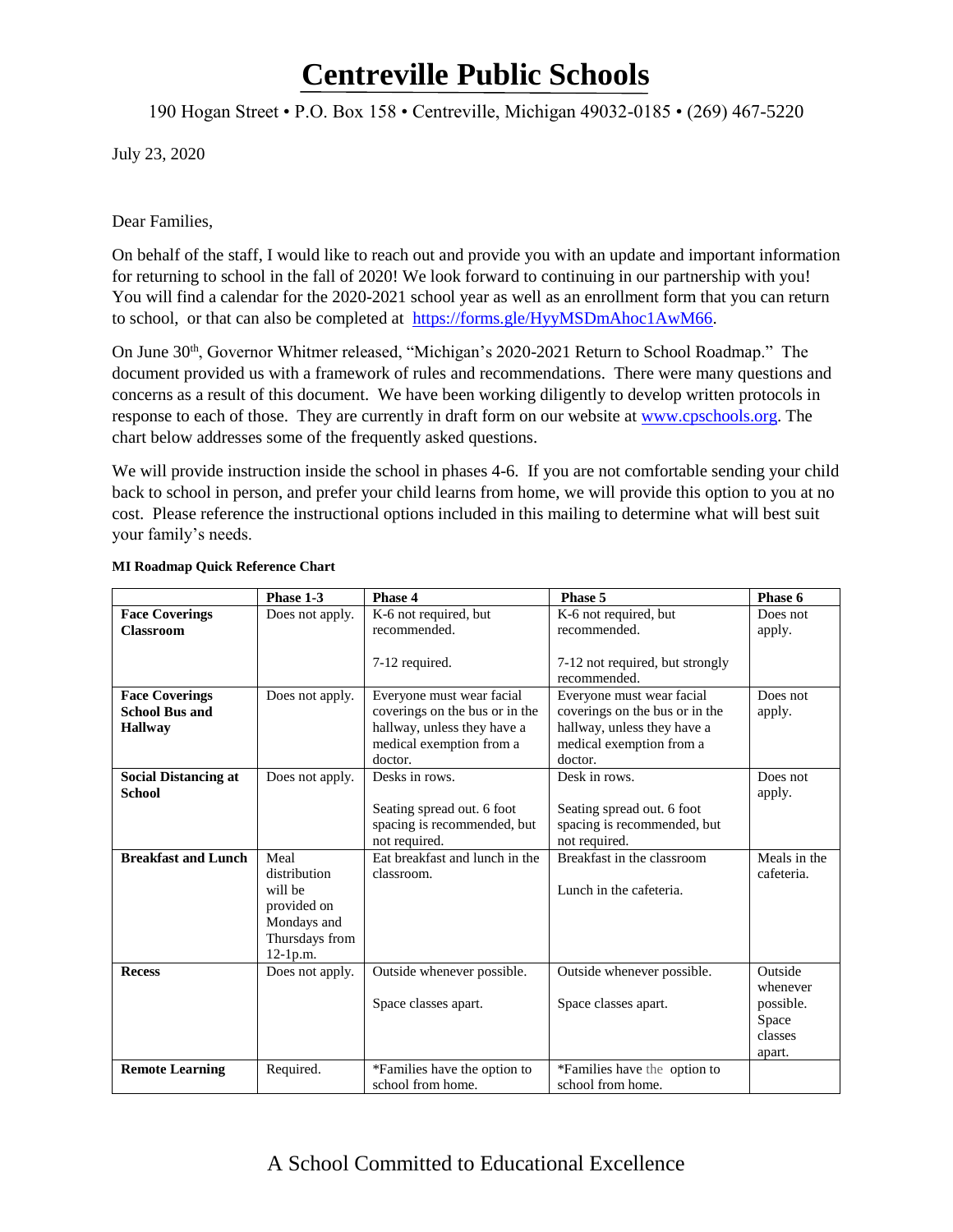### 190 Hogan Street • P.O. Box 158 • Centreville, Michigan 49032-0185 • (269) 467-5220

We understand that you have important decisions to make regarding how your child will receive their instruction in the fall, and we want to assist you in any way that we possibly can. Below you will find an outline of instructional options for next year.

#### **Option 1: In-Person and Remote Learning Depending on the Phase we are in as a State.**

#### **Phases 1-3 - Remote Instruction**

| <b>Description</b>                                                                                                                                                                                    |
|-------------------------------------------------------------------------------------------------------------------------------------------------------------------------------------------------------|
| If the state deems us to be in Phase 1-3 at any given time, we will have to shut in-<br>$\bullet$                                                                                                     |
| person instruction down and switch to remote instruction on-line and/or paper packet.<br>No enrollment is required; you will transition to remote learning whenever it is<br>٠                        |
| deemed necessary.                                                                                                                                                                                     |
| Families will be asked to participate in a training on how to support their child with<br>٠                                                                                                           |
| remote learning before the beginning of the school year.                                                                                                                                              |
| Students will have required time to be online with their teacher to receive<br>$\bullet$                                                                                                              |
| synchronous instruction. (See times below.)                                                                                                                                                           |
| Some exceptions may be made to attending synchronous instruction based on<br>٠<br>individual needs.                                                                                                   |
| In some cases, a paper packet may be made available to students for remote learning.<br>٠                                                                                                             |
| If no internet options are available at your home, you will be asked to access the<br>$\bullet$                                                                                                       |
| internet from the school parking lot, or a paper packet will be provided.                                                                                                                             |
| If at all possible, students are required to work online.<br>$\bullet$                                                                                                                                |
| The district can provide a Chromebook for each student.<br>٠                                                                                                                                          |
| If a family needs assistance gaining internet access, the District can assist with this.<br>$\bullet$<br>If no internet options are available, the District may be able to provide a hotspot (if<br>٠ |
| 4G cell phone service is available). However, first priority will be given to families                                                                                                                |
| enrolled in COLA.                                                                                                                                                                                     |
| According to the state mandate, there will be no athletics or extracurricular activities<br>$\bullet$                                                                                                 |
| in Phase 1-3.                                                                                                                                                                                         |
| Students will be asked to log in to google classroom/zoom/seesaw from 9:00a.m.-<br>$\bullet$                                                                                                          |
| 12:00p.m. each day Monday-Friday.                                                                                                                                                                     |
| Teachers will be available online for office hours from 1:00-3:00p.m. each day.<br>٠<br>Your child may be required to log in between 1:00p.m. and 3:00p.m. to receive small<br>٠                      |
| group or individualized instruction.                                                                                                                                                                  |
| Students will be required to complete work from home in the hours they are not<br>٠                                                                                                                   |
| required to meet with their teacher.                                                                                                                                                                  |
| Attendance will be taken each day.<br>٠<br>Language Arts, Writing, Math, Science, Social Studies, and Health will be taught<br>$\bullet$                                                              |
| from 9:00a.m.-11:30a.m.                                                                                                                                                                               |
| PE, Technology, and Art will be taught from 11:30a.m.-12:00p.m. each day<br>٠                                                                                                                         |
| depending on the Remote Learning Specials Schedule.                                                                                                                                                   |
| All classes will be recorded each day. If a student is unable to attend during that time,                                                                                                             |
| they can still participate in the class later in the day and submit their work on time.<br>Students who do not access synchronous instruction will be required to submit work                         |
| to the teacher in order to be counted as part of attendance.                                                                                                                                          |
| Once a student submits their work on time, that will wipe out their absence from live<br>$\bullet$                                                                                                    |
| instruction during the day.                                                                                                                                                                           |
| Students will have regularly scheduled courses each day, in addition each course may<br>٠                                                                                                             |
| have scheduled office hours.                                                                                                                                                                          |
| Students will be required to complete homework from home for the hours they are<br>not required to meet with their teacher.                                                                           |
| Attendance will be taken.                                                                                                                                                                             |
|                                                                                                                                                                                                       |

### A School Committed to Educational Excellence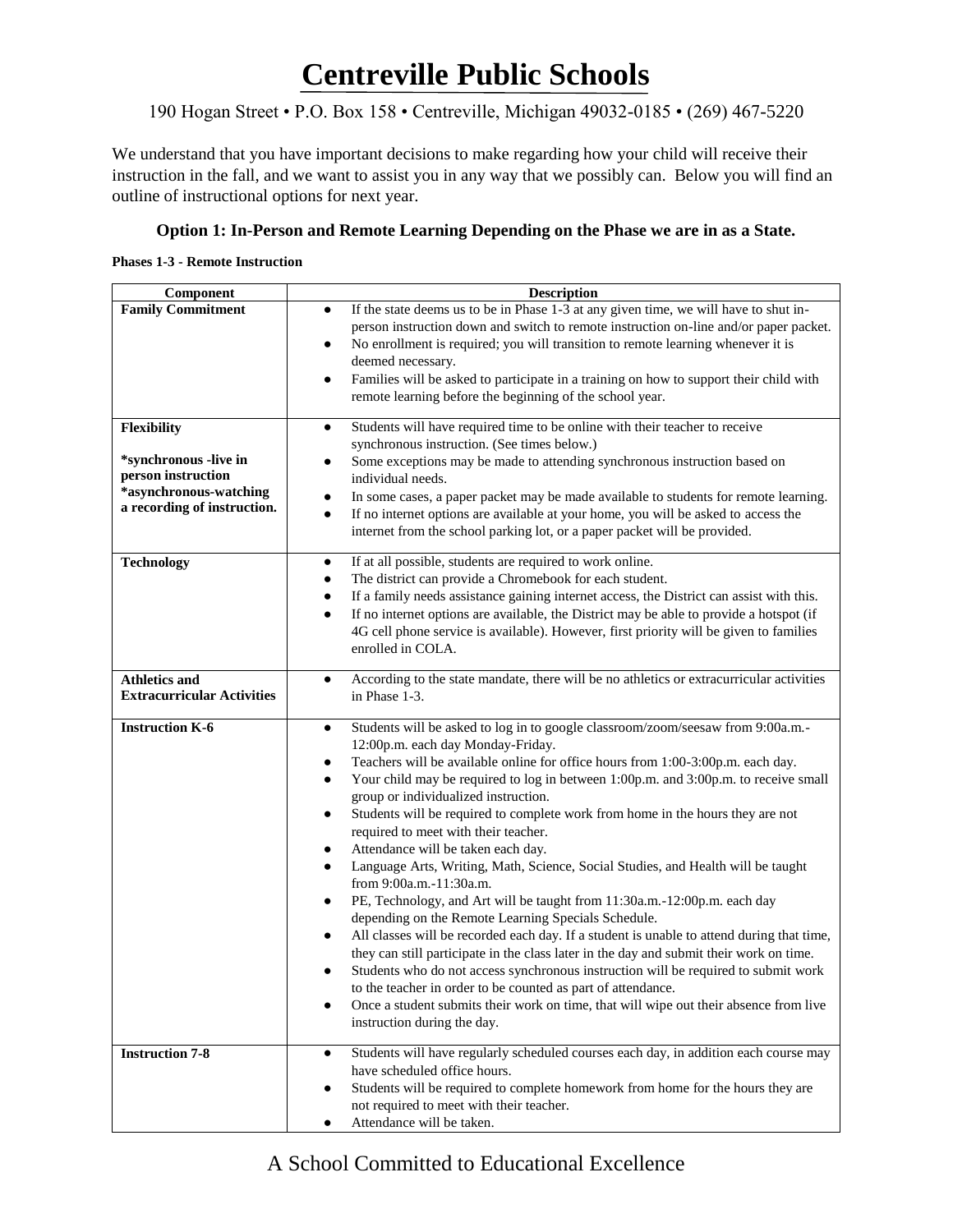### 190 Hogan Street • P.O. Box 158 • Centreville, Michigan 49032-0185 • (269) 467-5220

|                                             | All classes will be recorded each day and posted in google classroom so that if a<br>٠<br>student is unable to attend during that time, they can still participate in the class later<br>in the day and submit their work on time.<br>Students who do not access synchronous instruction will be required to submit work<br>٠<br>to the teacher in order to be counted as part of attendance.<br>Once a student submits their work on time that will wipe out their absence from live<br>instruction during the day.                                                                                                                                                                                                                                                                                                                                                                                                                                      |
|---------------------------------------------|-----------------------------------------------------------------------------------------------------------------------------------------------------------------------------------------------------------------------------------------------------------------------------------------------------------------------------------------------------------------------------------------------------------------------------------------------------------------------------------------------------------------------------------------------------------------------------------------------------------------------------------------------------------------------------------------------------------------------------------------------------------------------------------------------------------------------------------------------------------------------------------------------------------------------------------------------------------|
| <b>Instruction 9-12</b>                     | Students will have regularly scheduled courses each day, in addition each course may<br>$\bullet$<br>have scheduled office hours.<br>Students will be required to complete homework from home in the hours they are not<br>٠<br>required to meet with their teacher.<br>Attendance will be taken.<br>٠<br>All classes will be recorded each day and posted in google classroom so that if a<br>$\bullet$<br>student is unable to attend during that time, they can still participate in the class later<br>in the day and submit their work on time.<br>Students who do not access synchronous instruction will be required to submit work<br>٠<br>to the teacher in order to be counted as part of attendance.<br>Once a student submits their work on time that will wipe out their absence from live<br>٠<br>instruction during the day.<br>Students may be required to follow different protocols for CTE and Dual enrollment<br>٠<br>during Phase 4. |
| <b>Special Education</b><br><b>Services</b> | You will be contacted by your case manager to discuss how your child will access<br>Special Education services.                                                                                                                                                                                                                                                                                                                                                                                                                                                                                                                                                                                                                                                                                                                                                                                                                                           |

### **Phase 4 - In-Person Instruction with Strict Health and Safety Protocols**

| Component                                                 | <b>Description</b>                                                                                                                                                                                                                                                                                                                                                                                                                                                                                                                                                                              |
|-----------------------------------------------------------|-------------------------------------------------------------------------------------------------------------------------------------------------------------------------------------------------------------------------------------------------------------------------------------------------------------------------------------------------------------------------------------------------------------------------------------------------------------------------------------------------------------------------------------------------------------------------------------------------|
| <b>Family Commitment</b>                                  | Comfortable with following the required health and safety protocols provided by the<br>$\bullet$<br>district.<br>Be prepared for overnight changes to remote learning day-by-day, weekly, and<br>monthly.<br>When in phase 4, have your student attend school, if healthy.<br>$\bullet$<br>Commit to keeping your child home from school if they are not feeling well.                                                                                                                                                                                                                          |
| <b>Flexibility</b>                                        | Students will be required to transport their Chromebook to and from school to ensure<br>$\bullet$<br>that there is flexibility available should the need arise to close school.<br>School hours will be adjusted to 7:58a.m.-2:35p.m. Monday through Friday for<br>$\bullet$<br>Young 5s-12 <sup>th</sup> grade.<br>Parents who drop their children off will be asked to hold their child in their vehicle<br>until 7:50a.m. at which time they can be released to walk directly to their classroom<br>with a mask on. Parents will NOT be permitted to walk their child to their<br>classroom. |
| <b>Technology</b>                                         | Students will learn about how to use the Chromebook in person at school, so that<br>$\bullet$<br>they are prepared to work remotely when in-person instruction is interrupted.<br>The district can provide a Chromebook for each student enrolled.                                                                                                                                                                                                                                                                                                                                              |
| <b>Athletics and</b><br><b>Extracurricular Activities</b> | Students will have access to participate in extracurricular activities and athletics.<br>$\bullet$                                                                                                                                                                                                                                                                                                                                                                                                                                                                                              |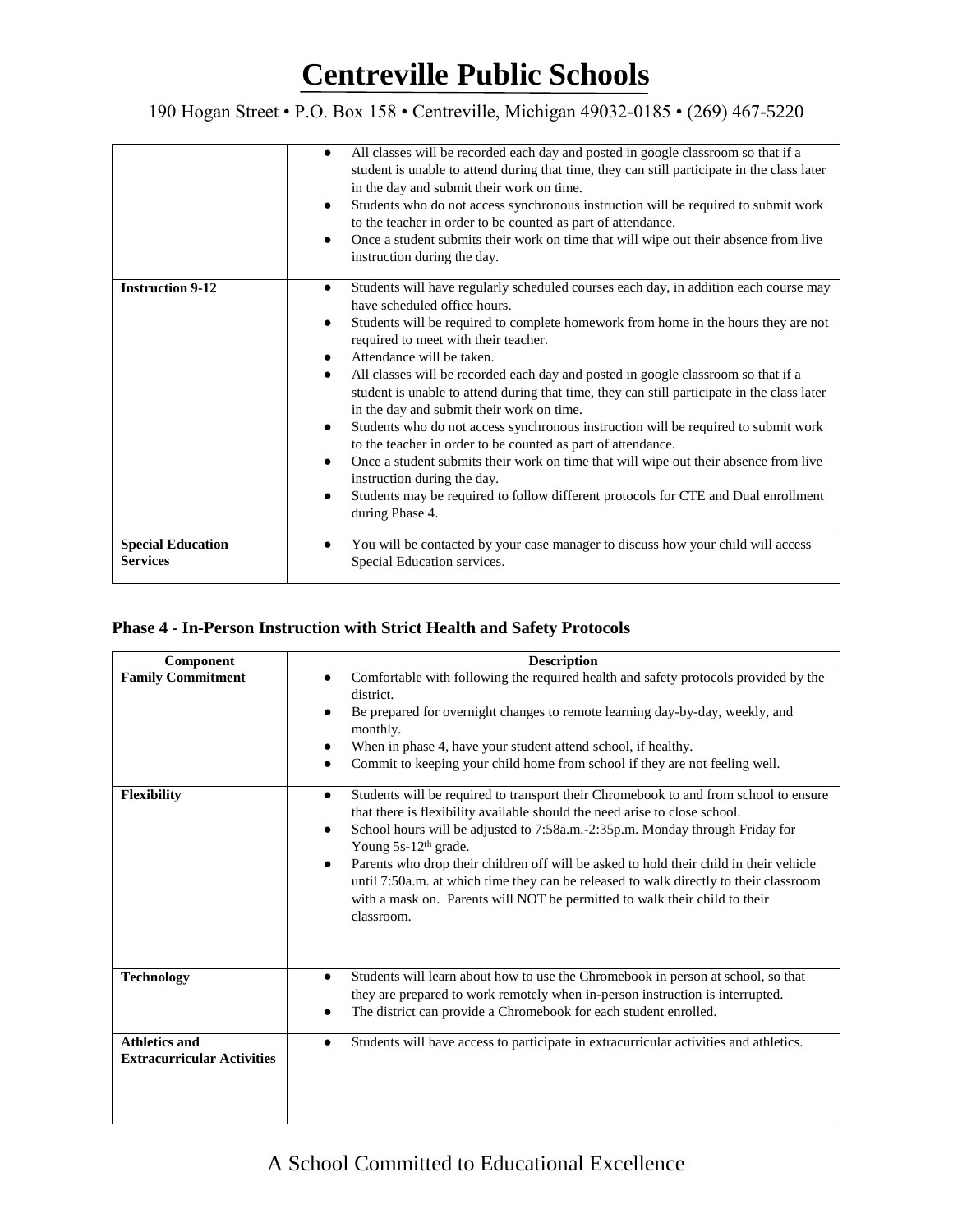### 190 Hogan Street • P.O. Box 158 • Centreville, Michigan 49032-0185 • (269) 467-5220

| <b>Instruction K-6</b>  | Students will remain with one teacher for the duration of the school day, including<br>$\bullet$                                                                                                                                                                                                                                                                                                                                                                                                                                                                                                                                                                    |
|-------------------------|---------------------------------------------------------------------------------------------------------------------------------------------------------------------------------------------------------------------------------------------------------------------------------------------------------------------------------------------------------------------------------------------------------------------------------------------------------------------------------------------------------------------------------------------------------------------------------------------------------------------------------------------------------------------|
|                         | outdoor recess.                                                                                                                                                                                                                                                                                                                                                                                                                                                                                                                                                                                                                                                     |
|                         |                                                                                                                                                                                                                                                                                                                                                                                                                                                                                                                                                                                                                                                                     |
|                         | Specials teachers will travel to the classroom.<br>٠                                                                                                                                                                                                                                                                                                                                                                                                                                                                                                                                                                                                                |
|                         | PE will be held outside.<br>$\bullet$                                                                                                                                                                                                                                                                                                                                                                                                                                                                                                                                                                                                                               |
|                         | Band will not be offered to 5 <sup>th</sup> and 6 <sup>th</sup> grade students.<br>$\bullet$                                                                                                                                                                                                                                                                                                                                                                                                                                                                                                                                                                        |
| <b>Instruction 7-8</b>  | Students will be split into two groups Gold and Blue. The Gold group of students<br>٠<br>(with last names that start A-M) will attend Monday, Wednesday, Friday one week,<br>and Tuesday and Thursday the next week. The days that students do not attend<br>school, they will work remotely. The Blue group of students (with last names N-Z)<br>will attend<br>Tuesday and Thursday one week, and Monday, Wednesday, Friday the following<br>week. Students will be required to work on school from home on the days they do<br>not attend school.                                                                                                                |
|                         | Students who are absent from school will be required to make up work through<br>٠<br>google classroom.                                                                                                                                                                                                                                                                                                                                                                                                                                                                                                                                                              |
| <b>Instruction 9-12</b> | Students will be split into two groups Gold and Blue. The Gold group of students<br>$\bullet$<br>(with last names that start A-M) will attend Monday, Wednesday, Friday one week,<br>and Tuesday and Thursday the next week. The days that students do not attend<br>school, they will work remotely. The Blue group of students (with last names N-Z)<br>will attend Tuesday and Thursday one week, and Monday, Wednesday, Friday the<br>following week. Students will be required to work on school from home on the days<br>they do not attend school.<br>Students who are absent from school will be required to make up work through<br>٠<br>google classroom. |
|                         | Students will be permitted to travel for CTE and Dual Enrollment classes.                                                                                                                                                                                                                                                                                                                                                                                                                                                                                                                                                                                           |

#### **Phase 5 - In-Person Instruction**

| Component                                                 | <b>Description</b>                                                                                                                                                                                                                                                                                                                                                                                                                                                                                                                                      |
|-----------------------------------------------------------|---------------------------------------------------------------------------------------------------------------------------------------------------------------------------------------------------------------------------------------------------------------------------------------------------------------------------------------------------------------------------------------------------------------------------------------------------------------------------------------------------------------------------------------------------------|
| <b>Family Commitment</b>                                  | Comfortable with following the required health and safety protocols provided by the<br>district.                                                                                                                                                                                                                                                                                                                                                                                                                                                        |
| Flexibility                                               | School hours will be adjusted to 7:58a.m.-3:05p.m. Monday through Friday for<br>$\bullet$<br>Young 5s-6 <sup>th</sup> grade, and 7:42a.m.-3:05p.m. for grades 7-12 <sup>th</sup> .<br>Parents who drop their children off will be asked to hold their child in their vehicle<br>$\bullet$<br>until 7:50a.m. for grades Y5's-6 <sup>th</sup> and 7:35a.m. grades 7-12 <sup>th</sup> , at which time they can<br>be released to walk directly to their classroom with a mask on. Parents will NOT be<br>permitted to walk their child to their classroom. |
| <b>Technology</b>                                         | Same as above.                                                                                                                                                                                                                                                                                                                                                                                                                                                                                                                                          |
| <b>Athletics and</b><br><b>Extracurricular Activities</b> | Same as above.                                                                                                                                                                                                                                                                                                                                                                                                                                                                                                                                          |
| <b>Instruction K-6</b>                                    | Students will remain with one teacher for the duration of the school day, including<br>$\bullet$<br>outdoor recess.<br>Students will travel to specials teachers.<br>Band will not be offered to 5 <sup>th</sup> and 6 <sup>th</sup> grade students.                                                                                                                                                                                                                                                                                                    |
| <b>Instruction 7-8</b>                                    | All students will follow the regular bell schedule and return to in person instruction<br>$\bullet$<br>five days a week.<br>Students who are absent from school will be required to make up work through<br>google classroom.                                                                                                                                                                                                                                                                                                                           |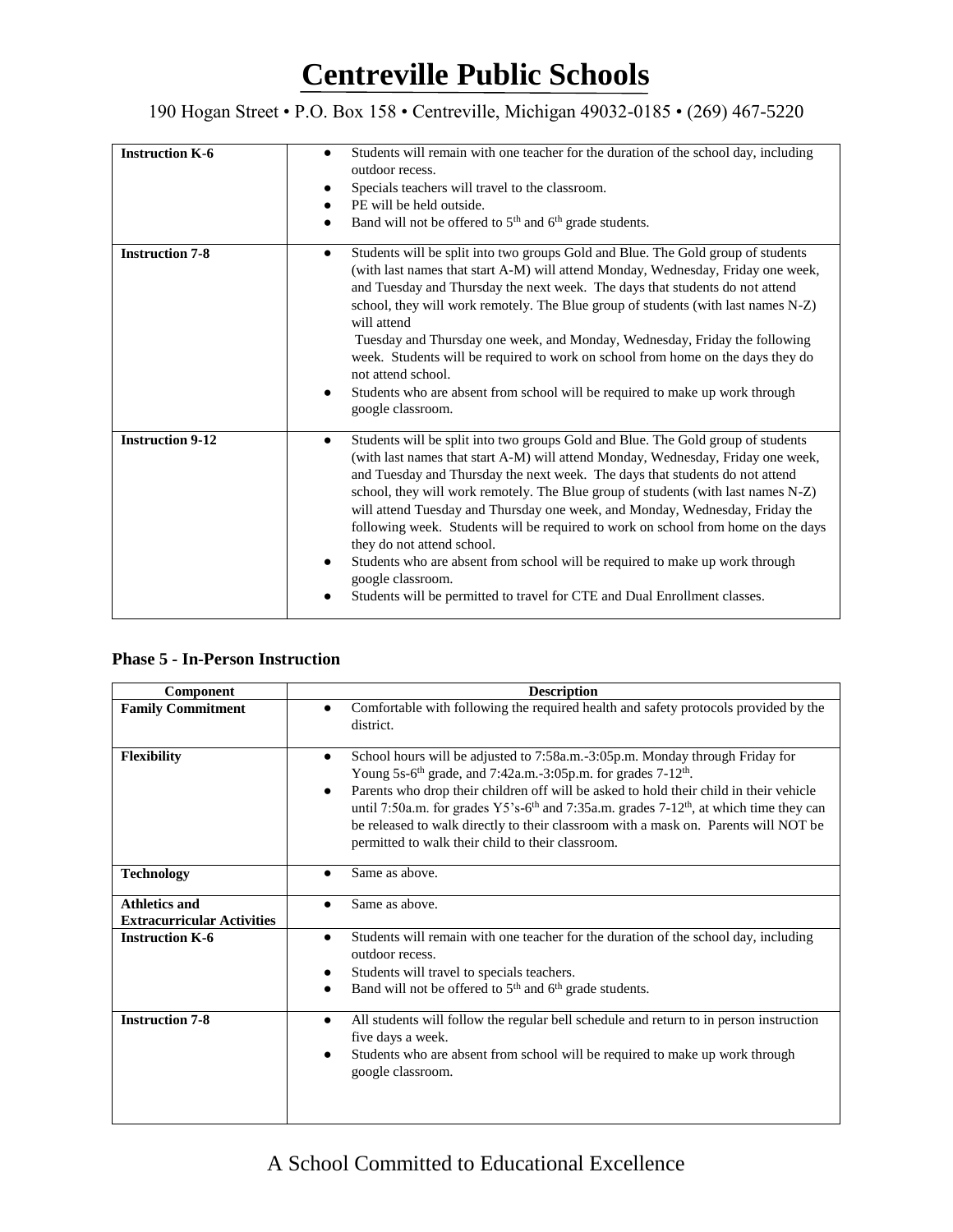190 Hogan Street • P.O. Box 158 • Centreville, Michigan 49032-0185 • (269) 467-5220

| <b>Instruction 9-12</b> | All students will follow the regular bell schedule and return to in person instruction<br>five days a week<br>Students who are absent from school will be required to make up work through<br>google classroom.<br>Students will be permitted to travel for CTE and Dual Enrollment classes. |
|-------------------------|----------------------------------------------------------------------------------------------------------------------------------------------------------------------------------------------------------------------------------------------------------------------------------------------|
|-------------------------|----------------------------------------------------------------------------------------------------------------------------------------------------------------------------------------------------------------------------------------------------------------------------------------------|

#### **Phase 6 - In-Person Instruction without Health and Safety Protocols**

School returns to Normal

|  | <b>Option 2: Virtual Option - Centreville Online Learning Academy (COLA)</b> |  |
|--|------------------------------------------------------------------------------|--|
|  |                                                                              |  |

| Component                                                 | <b>Description</b>                                                                                                                                                                                                                                                                                                                                                                                                                                                                                                                                                                                                                                                                                                                                                                                                                                                                                                                                                                                                                                    |
|-----------------------------------------------------------|-------------------------------------------------------------------------------------------------------------------------------------------------------------------------------------------------------------------------------------------------------------------------------------------------------------------------------------------------------------------------------------------------------------------------------------------------------------------------------------------------------------------------------------------------------------------------------------------------------------------------------------------------------------------------------------------------------------------------------------------------------------------------------------------------------------------------------------------------------------------------------------------------------------------------------------------------------------------------------------------------------------------------------------------------------|
| <b>Family Commitment</b>                                  | Signing up is a one semester commitment.<br>$\bullet$                                                                                                                                                                                                                                                                                                                                                                                                                                                                                                                                                                                                                                                                                                                                                                                                                                                                                                                                                                                                 |
|                                                           | If you sign up for the COLA, you are committed to it until winter semester, at which<br>$\bullet$<br>time you can recommit or transition back to face-to-face.                                                                                                                                                                                                                                                                                                                                                                                                                                                                                                                                                                                                                                                                                                                                                                                                                                                                                        |
| <b>Flexibility</b>                                        | Learning can occur flexibly around the parent's schedule at any time that works for<br>٠<br>the family, but is 100% online.<br>The family must have the ability to access the internet.<br>٠<br>Please Note: If accessing the internet is not allowed in your family, COLA is not an<br>٠<br>option.                                                                                                                                                                                                                                                                                                                                                                                                                                                                                                                                                                                                                                                                                                                                                  |
| <b>Technology</b>                                         | Students are required to work online.<br>٠<br>The district can provide a Chromebook for each student enrolled.<br>٠<br>If a family needs assistance gaining internet access, the District can assist with this.<br>$\bullet$<br>If no internet options are available, the district may be able to provide a hotspot (if<br>$\bullet$<br>4G cell phone service is available).                                                                                                                                                                                                                                                                                                                                                                                                                                                                                                                                                                                                                                                                          |
| <b>Athletics and</b><br><b>Extracurricular Activities</b> | Students enrolled in COLA have access to participate in extracurricular activities and<br>$\bullet$                                                                                                                                                                                                                                                                                                                                                                                                                                                                                                                                                                                                                                                                                                                                                                                                                                                                                                                                                   |
|                                                           | athletics, if the district is in phases 4-6.<br>High school students who enroll in COLA have access to Dual Enrollment and CTE,<br>$\bullet$<br>which may require face-to-face attendance.<br>Seniors enrolled in COLA will be eligible to participate in the Centreville High<br>School graduation ceremony.                                                                                                                                                                                                                                                                                                                                                                                                                                                                                                                                                                                                                                                                                                                                         |
| <b>Instruction K-6</b>                                    | Students and their family will be interviewed by a COLA teacher, and placed into a<br>$\bullet$<br>virtual program that meets the needs of the student.<br>Students whose learner profile indicates Project Based Learning as the best approach<br>٠<br>to receive remote instruction will be enrolled in an online product called Calvert.<br>Language Arts, Math, Science, Social Studies, PE, Art, and Health will be provided<br>in an integrated approach. Classes will be taught by a Calvert teacher, who is trained<br>in Project Based Learning. Students will have access to a CPS staff member to<br>facilitate and mentor them through the coursework.<br>Students whose learner profile indicates a more structured approach, will be enrolled<br>$\bullet$<br>in courses provided by Michigan Virtual but taught by a CPS certified teacher.<br>Students will be taught Language Arts, Writing, Math, Science, Social Studies, PE,<br>Art, and Health as separate subject areas.<br>Grades K-2 may require parent support.<br>$\bullet$ |
| <b>Instruction 7-8</b>                                    | Students will be enrolled in all core subjects through the Edmentum software.<br>٠<br>Students will have access to a CPS teacher, who is highly qualified within the subject<br>area.<br>Students will have access to career exploration courses in place of enrichment.<br>$\bullet$                                                                                                                                                                                                                                                                                                                                                                                                                                                                                                                                                                                                                                                                                                                                                                 |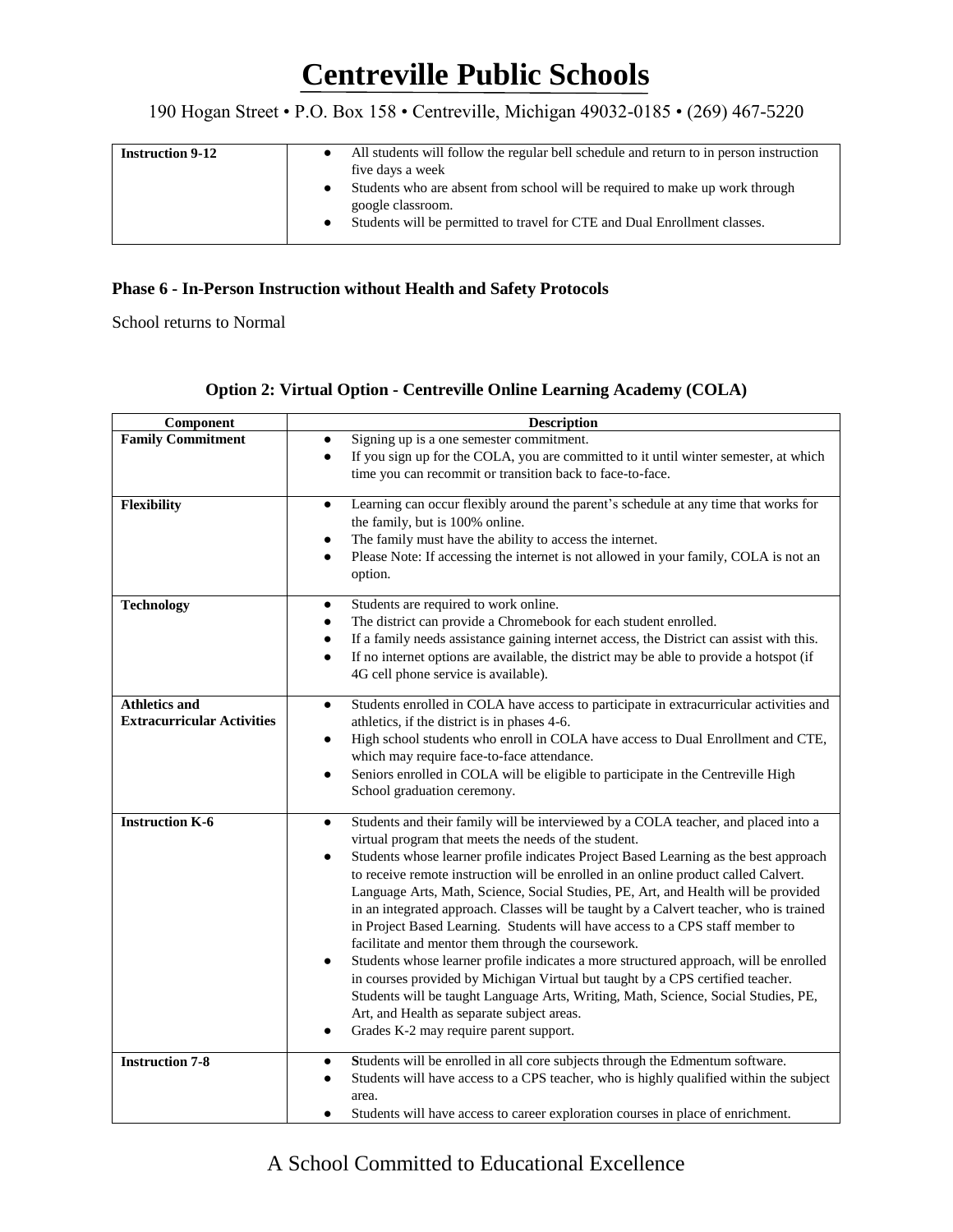190 Hogan Street • P.O. Box 158 • Centreville, Michigan 49032-0185 • (269) 467-5220

|                                             | Students will be assigned to an online mentor who will help facilitate learning,<br>$\bullet$<br>provide tutoring, and bridge access to different learning resources as needed.                                                                                                                                                                                                                                                                                                                 |
|---------------------------------------------|-------------------------------------------------------------------------------------------------------------------------------------------------------------------------------------------------------------------------------------------------------------------------------------------------------------------------------------------------------------------------------------------------------------------------------------------------------------------------------------------------|
| <b>Instruction 9-12</b>                     | Students will be enrolled in all core subjects through the Edmentum or Michigan<br>٠<br>Virtual software.<br>Students will have access to a CPS teacher, who is highly qualified within the subject<br>$\bullet$<br>area.<br>Students will have access to career exploration courses in place of enrichment.<br>$\bullet$<br>Students will be assigned to an online mentor who will help facilitate learning,<br>provide tutoring, and bridge access to different learning resources as needed. |
| <b>Special Education</b><br><b>Services</b> | You will be contacted by your case manager to discuss how your child will access<br>Special Education services.                                                                                                                                                                                                                                                                                                                                                                                 |

Centreville Public Schools is planning to reopen schools August  $24<sup>th</sup>$ . If there is a resurgence of the COVID-19 virus that requires a closure of schools, CPS is prepared to provide all students with remote learning options.

That means for the coming year, parents and caregivers have two learning options for their students:

- In-person instruction in our buildings with health and safety protocols, and with the potential for intermittent periods of time with remote learning. OR
- Full-time online instruction (with a semester commitment)

We encourage families to choose their option based on the health and safety concerns rather than on the availability of course or program options. Both options will meet all state standards of learning and graduation requirements. To help staff plan, parents and caregivers are asked to commit to one of the options (below) for each child for the 2020-2021 school year. **Responses are due by August 7, 2020. If no response is received, the student will automatically be enrolled for in-person instruction for the year.**

As a mother, wife, educator, community member, and school leader, I want to extend, with great empathy, my desire for your family to find a solution to meet your family's educational needs and remain part of the Bulldog family. I understand the difficult decisions that lie ahead for each of you to make regarding what is best for your child. If you need assistance in making this decision, or would like to speak with an administrator regarding what will be the best placement for your child, please do not hesitate to contact us in the following ways.

- Elementary questions please contact Mark VanderKlok at myanderklok@cpschools.org or at (269) 467-5200.
- Secondary questions please contact Chad Brady at charact Question Contract (269) 467-5210

Sincerely,

Stephanie Lemmer, Superintendent Centreville Public Schools